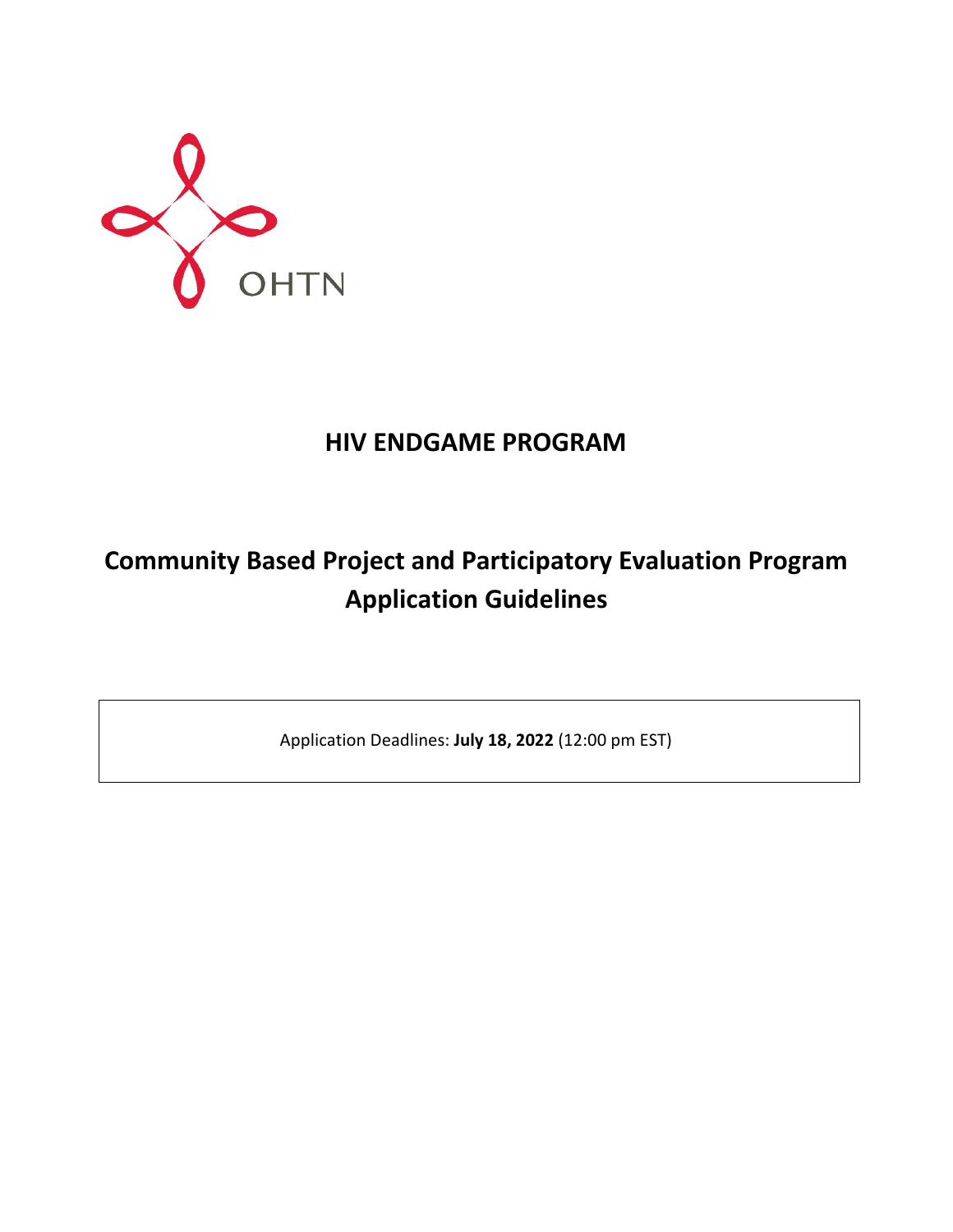Grant [Description](#page-2-0) **[Objectives](#page-2-1)** [Funds Available](#page-2-2) [Eligibility Criteria](#page-3-0) [How to Apply: Community Based Project](#page-3-1)  *Relevance [of Community Based Project](#page-4-0) [Plain Language Summary](#page-10-0) Community Based [Principles Summary](#page-5-0) [Financial Administrator Information](#page-5-1) [Project Description](#page-5-2) [Timeline](#page-6-0) [Budget & Budget Justification](#page-6-1) [Nominated Principal Investigator](#page-7-0) CV [Additional CVs](#page-7-1) [Ethics Approval and Consent Forms](#page-7-2)  [Support and Collaborator Letters](#page-8-0) [Appendices](#page-8-1)* [How to Apply: Participatory Program Evaluation](#page-8-2) *[Participatory Program Evaluation Activities](#page-9-0) [Relevance of Participatory Program Evaluation](#page-10-1) [Plain Language Summary](#page-10-0) [Financial Administrator Information](#page-10-2) [Project Description](#page-10-3) [Timeline](#page-6-0) [Budget & Budget Justification](#page-11-0) [Nominated Principal Applicant CV](#page-12-0) [Additional CVs](#page-12-1) [Ethics Approval and Consent Forms](#page-12-2) [Support and Collaborator Letters](#page-13-0) [Appendices](#page-13-1)* [Submitting the Proposal](#page-13-2) *[Signature Page](#page-13-3)* [Advice to Applicants](#page-14-0) [Evaluation Criteria and Review Process](#page-15-0) [OHTN Engagement Accord](#page-15-1) [Reporting Requirements](#page-15-2) [Communication Requirements](#page-16-0) [Contact Information](#page-16-1)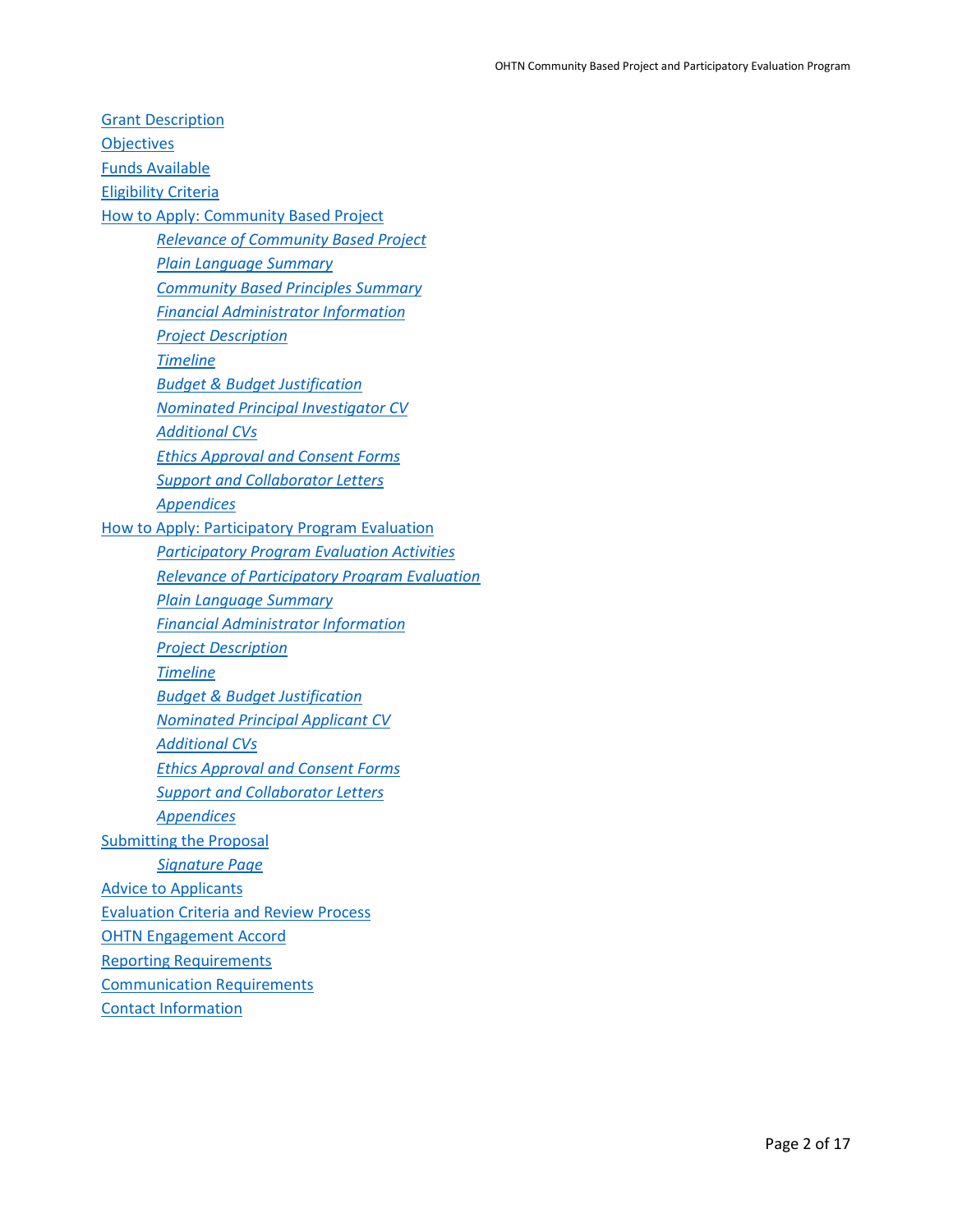## <span id="page-2-0"></span>Grant Description

The **OHTN Community-Based Project and Participatory Evaluation Program (CBPPEP)** is designed to help achieve the mission of the OHTN: to improve the health and well-being of people living with and at risk of HIV in Ontario, through a network that promotes the use of data and evidence to drive change. The CBPPEP will assist communities by supporting both the production and discovery of knowledge through community-based inquiry and the use of evidence to drive programming through participatory program evaluation.

OHTN is committed to funding rigorous, community-relevant data and evidence-sharing projects that will improve front-line services targeting those most affected by HIV in Ontario:

- People living with HIV
- Men who have sex with men
- People who use drugs
- African, Caribbean, and Black communities
- Indigenous communities
- Women\* *(Cis and Trans women, including African, Caribbean and black women, women who use drugs, Indigenous women, and other women who face systemic and social inequities, are more likely to be exposed to HIV through a sexual or drug using partner.)*

The CBPPEP will provide financial support to eligible community-initiated HIV projects, needs assessments, quality improvement programs, and participatory evaluations that explore issues of importance to community-based organizations and will have a meaningful impact on those most affected by HIV in Ontario in the next 2-3 years.

## <span id="page-2-1"></span>**Objectives**

The objectives of the Community-Based Project and Participatory Evaluation Program are to:

- Enhance the capacity of Community-Based HIV/AIDS Organizations (CBAOs), their staff, and those living with HIV to meaningfully participate in the implementation of HIV projects, needs assessments, quality improvement programs, and program evaluation activities
- Support projects that will have a meaningful impact in the short- to medium-term (2-3 years) for those most affected by HIV, such as: developing and modifying effective programs and services, creating new policies and practices, and generating preliminary data to inform programs and services
- Enhance opportunities for partnership development with a broad range of stakeholders, including researchers, policy and decision makers, community-based organizations, and people living with and at risk of HIV
- Support effective evidence-sharing activities

## <span id="page-2-2"></span>Funds Available

#### Duration: up to one year

Maximum annual funding: \$25,000 - \$50,000 in one-time funding. This grant is non-renewable.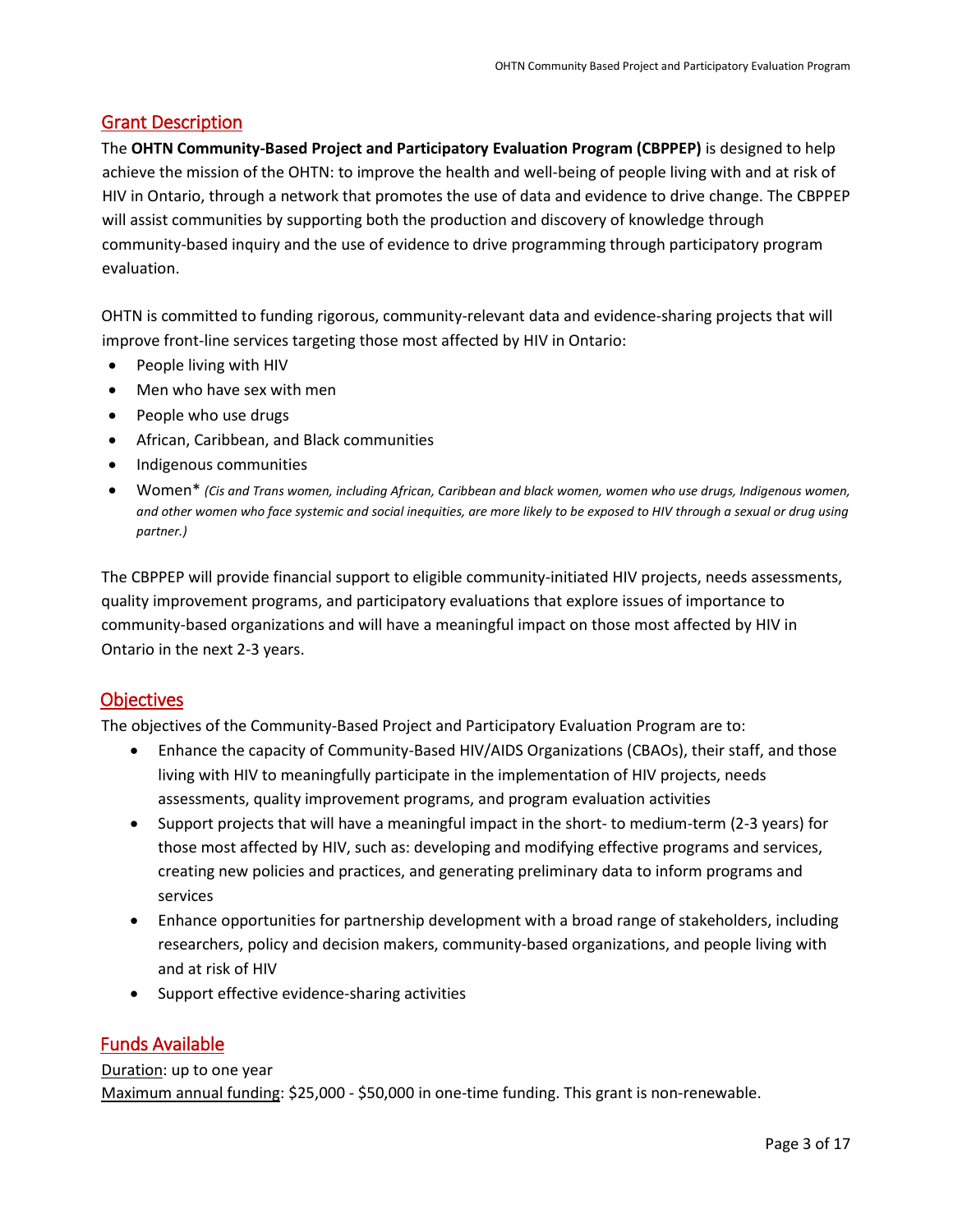## <span id="page-3-0"></span>Eligibility Criteria

To be eligible for an OHTN CBPPEP grant, the following criteria must be fulfilled:

- The Nominated Principal Applicant (NPA) must contact [OHTN funding program staff](mailto:funding@ohtn.on.ca) *prior* to completing an application to confirm eligibility and discuss potential opportunities for in-kind support from the OHTN
- The NPA must be employed by a CBAO based in Ontario
- The proposed project, needs assessment, quality improvement, or participatory evaluation must demonstrate that a CBAO based in Ontario has both identified the question or issue to be addressed and will be actively and meaningfully involved throughout the process
- The proposed project must have a meaningful impact on one or more of the populations most affected by HIV in Ontario (see above)
- The team must demonstrate that they collectively possess the necessary skills and experience to conduct the proposed activities
- The proposal must demonstrate how the project, needs assessment, quality improvement, or participatory evaluation will have short to medium-term impacts (within 2-3 years) on those most affected by HIV in Ontario

As a condition of OHTN funding, all members of the project team are expected to adhere to the *Tri[-Council](http://www.pre.ethics.gc.ca/eng/policy-politique/initiatives/tcps2-eptc2/Default/)* [Policy Statement: Ethical Conduct for the Research Involving Humans \(Version 2\)](http://www.pre.ethics.gc.ca/eng/policy-politique_tcps2-eptc2_2018.html) if applicable.

## <span id="page-3-1"></span>How to Apply: Community-Based Project

The application deadline **is July 18, 2022 at 12:00pm (EST).** The required steps are described below.

- 1. Create or log in to your [OHTN grants portal](https://apply-ohtn-on.smapply.io/) account. Please Note: Incomplete applications may be saved and returned to at a later date
- 2. Complete the eligibility questionnaire
- 3. Complete the Grant Information: amount requested (see: **Funds Available)** and duration of grant (maximum of 12 months)
- 4. Provide [Financial Administrator Information](#page-4-1)
- 5. Complete Community-Based Project Application Form:
	- [Nominated Principal Applicant](#page-4-2) contact information
	- [Co-Principal Applicant\(s\)](#page-4-3) contact information
	- [Co-Applicant\(s\)](#page-4-4) contact information
	- [Collaborator\(s\)](#page-4-5) contact information
	- Complete th[e Relevance of the Community-Based Project](#page-4-0)
	- Complete th[e Plain Language Summary](#page-5-3)
	- Complete the CBR Principles Summary
- 6. Upload [Project Description](#page-5-2)
- 7. Upload [Timeline](#page-6-0)
- 8. Upload [Budget & Budget Justification](#page-6-1)
- 9. Upload [Nominated Principal Applicant](#page-7-0) CV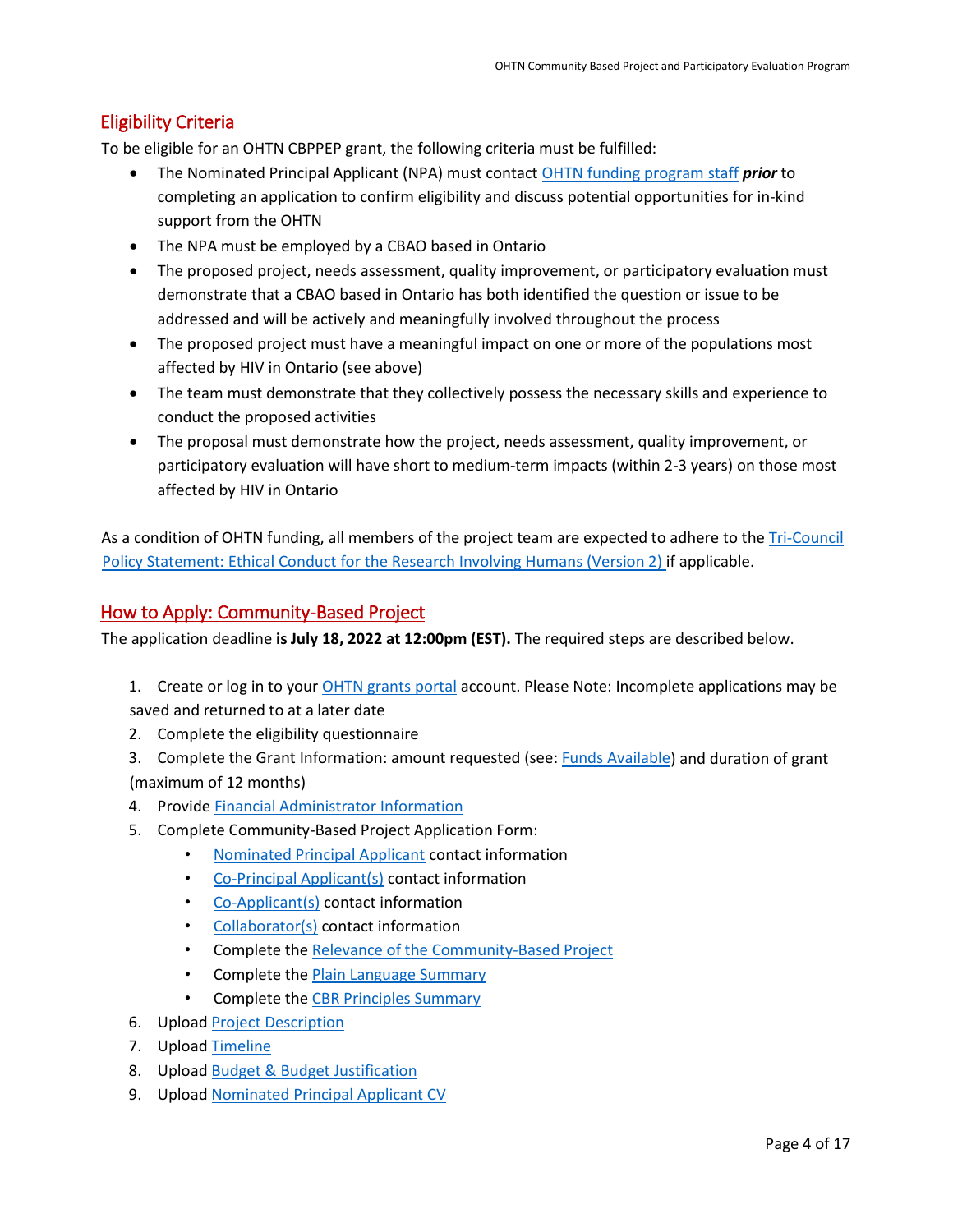- 10. Upload [Additional](#page-7-1) CVs
- 11. Upload [Ethics Approval and Consent Forms](#page-7-2)
- 12. Upload [Support and Collaborator Letters](#page-8-0)
- 13. Upload [Appendices](#page-8-1)
- 14. Upload [Disclosure Statement](https://apply-ohtn-on.smapply.io/protected/resource/eyJoZnJlIjogOTkyMzg1MzAsICJ2cSI6IDE3Mzc3Nn0/)
- 15. Review and [submit](#page-13-2) your application by the deadline

**Note**: All uploads should be in PDF format.

#### <span id="page-4-1"></span>Financial Administrator Information

Please provide the contact information of the financial administrator at the NPA's institution. The financial administrator is the person responsible for the financial management and reporting at the institution with which the NPA is affiliated. Once the task is submitted, the financial administrator will receive an email asking them to log in to the grants portal and complete a short form.

**Note**: You will not be able to submit your application until the financial administrator has submitted this information. To ensure adequate time for their response, please complete this task no later than 2 weeks prior to the application deadline.

#### <span id="page-4-2"></span>Nominated Principal Applicant

The NPA must be employed at a CBAO and will be responsible for the overall conduct of the project, including the budget. Where there are multiple Co-PAs, the NPA retains overall responsibility for successful completion of the project and management of funds according to the OHTN.

#### <span id="page-4-3"></span>Co-Principal Applicant(s)

Co-PAs have primary responsibility for achieving the activities outlined in the proposal while adhering to financial and administrative requirements. This includes obtaining ethics approvals and completing progress reports as required by the funder and others.

#### <span id="page-4-4"></span>Co-Applicant(s)

Co-As are involved in the development and execution of a project and typically devote a specified percentage of time or have a specific role in the project. They are not usually as involved in the overall execution of the project as a Co-PA but may be involved in decision-making.

#### <span id="page-4-5"></span>Collaborator(s)

Collaborators may be beneficiaries of project results or may be contributing specific expertise to a project – such as training or equipment – but are not usually involved in decision-making.

#### <span id="page-4-0"></span>Relevance of Community-Based Project

Describe the relevance of the proposed project to the objectives of the CBPPEP, the CBAO leading the project, and the HIV community in Ontario, specifically those populations most affected by HIV. What gaps in existing knowledge will the proposed project fill, and what is its intended impact? How might the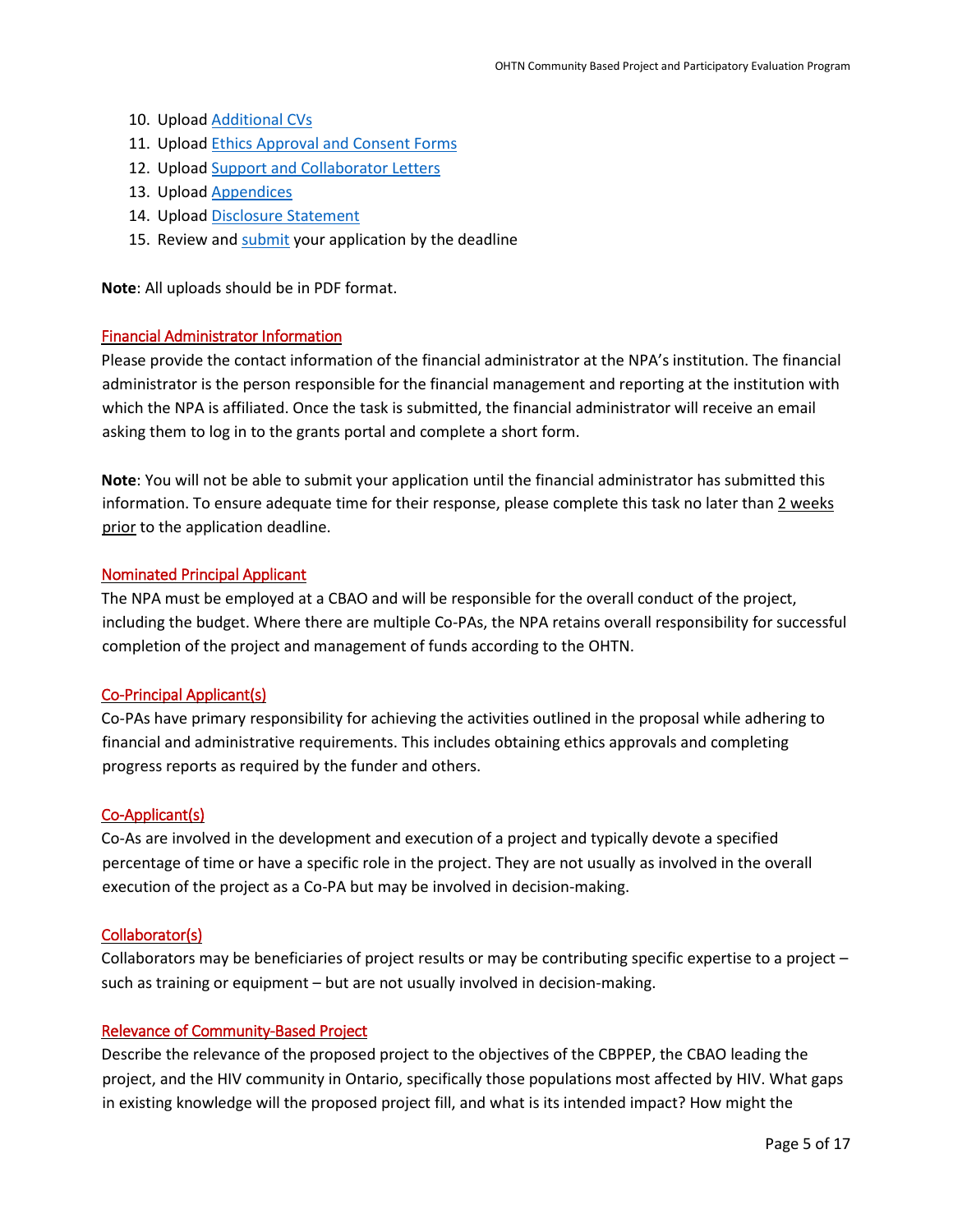proposed activities improve the lives of those living with and at risk of HIV in Ontario? *(maximum 300 words, entered directly into application form)*

#### <span id="page-5-3"></span>Plain Language Summary

Provide a concise summary of the proposed project's activities and the anticipated impact on the CBAO, HIV community, and HIV epidemic in Ontario more broadly. Describe the evidence-sharing approaches that will be used to facilitate the desired outcomes. Note: This summary will be posted on the OHTN website if the project is awarded funding. *(maximum 300 words, entered directly into application form)*

#### <span id="page-5-0"></span>Community-Based Principles Summary

Community-based projects should adhere to the following principles:

- Community Driven
- Community Relevant
- Equitable Partnerships and Collaboration
- Capacity Building
- Anti-Oppression Framework
- Attending to Process
- Multiple Forms of Knowledge
- Action Outcomes

Briefly summarize the team's previous experience with and approach to community-based inquiry. Outline how the current project will operationalize the principles listed above to ensure meaningful involvement of people living with HIV throughout this process. *(maximum 500 words, entered directly into application form)*

#### <span id="page-5-2"></span><span id="page-5-1"></span>Project Description (max. 8 pages, excluding references)

The project description should contain the following information:

- a) *Project Description (3-5 pages)*
	- Describe the origin of the project what is currently known about the issue from both published and unpublished sources – and the rationale for the current application
	- Describe the project objectives
	- Describe the proposed activities, methods, and analyses to be performed. If not yet known, describe the process by which these will be determined
	- Describe anticipated challenges, limitations, and proposed solutions, including how decisions will be made and how conflicts will be resolved
	- Consider the potential ethical risks and implications for individuals and communities, and address how these risks will be minimized
- b) *Capacity Building Activities (1-2 pages)*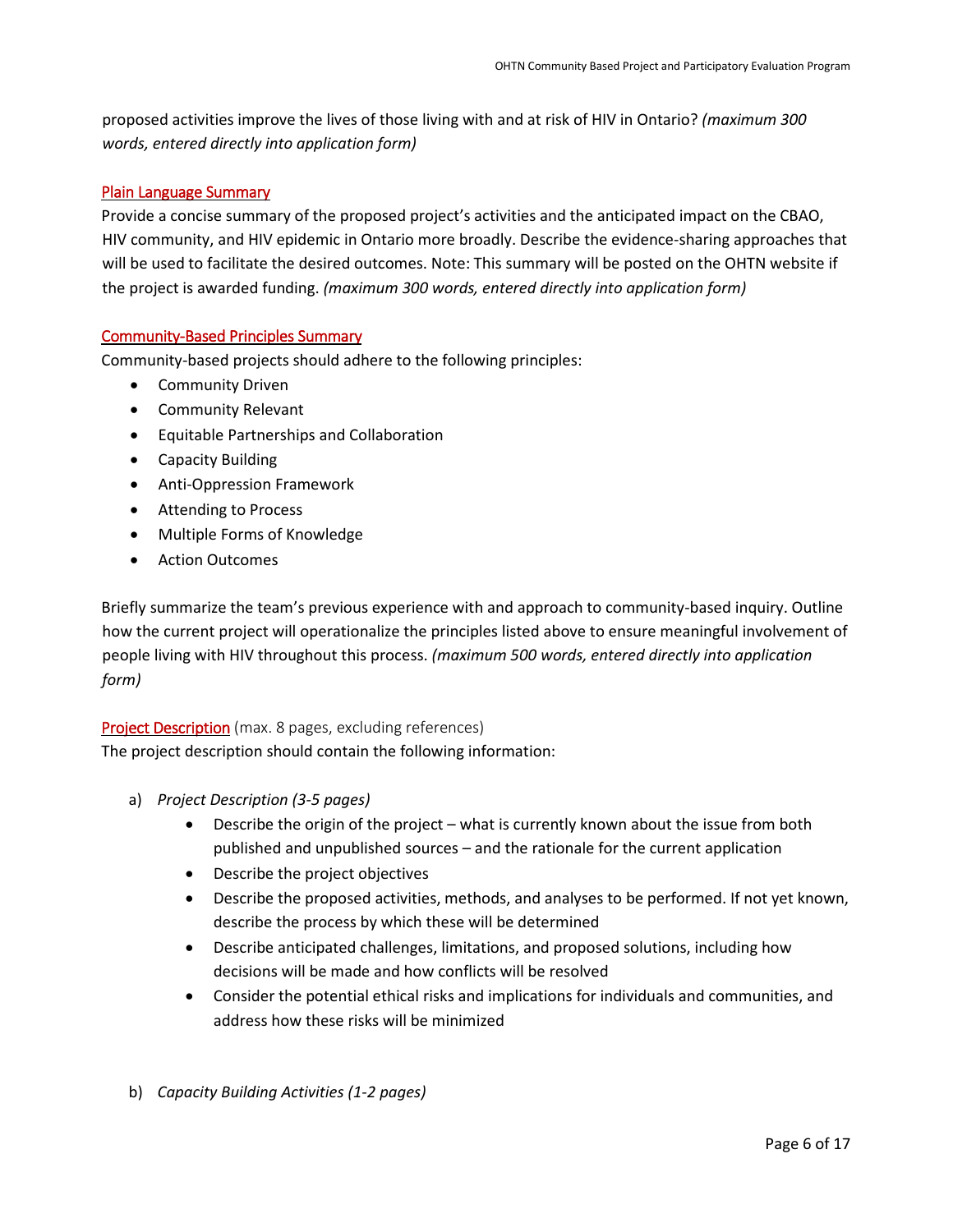- Describe the capacity building activities to be undertaken with the project team
- Include a rationale for each activity, identify the participants' roles, and detail expected outcomes
- Demonstrate the connection between the capacity building activities and the objectives of the proposed project
- c) *Impacts (0.5-2 pages)*
	- Describe the anticipated impact(s) of the proposed project in the following categories: advancing knowledge, building capacity, informing decision-making (at the individual, program, organizational, government, or system level), and impacts on the health and wellbeing of people living with and at risk of HIV in Ontario
- d) *Evidence-sharing Plan (0.5-1.5 pages)*
	- Describe how, when, and with whom information, processes, and results from the current proposal will be shared. Both informal and formal methods are encouraged
- e) *Evaluation Plan (0.5-1 page)*
	- Describe how the project and capacity building activities will be evaluated
- f) *Project Team (1-2 pages)*
	- Provide a description of the relevant experience and education of all team members (NPA, Co-PAs, and Co-As), as well as Collaborators where they play an integral role in the operationalization of the project
	- Describe how project partners will contribute to the various aspects of the project, such as (but not limited to): making decisions about design, methods, and enrolment; collecting, analyzing, or interpreting data; and disseminating and implementing findings. This may be woven into the individual descriptions above rather than be its own section

*Proposals (not including references) should be no more than 8 pages, single-spaced, minimum 11-point font, with 1" margins. Proposals, including references, must be converted to PDF prior to upload.*

#### <span id="page-6-0"></span>**Timeline**

Include a detailed timeline for the proposed activities, including evidence-sharing activities and anticipated impacts *(maximum 1 page).*

#### <span id="page-6-1"></span>Budget & Budget Justification

Complete th[e budget template,](https://apply-ohtn-on.smapply.io/protected/resource/eyJoZnJlIjogOTkyMzg1MzAsICJ2cSI6IDE2MTg4Nn0/) following the guidelines below. Maximum funds are listed under *Funds* [Available.](#page-2-2)

a. *Personnel*: The rate of remuneration (including hourly rate and total number of estimated hours) requested should be those normally paid by the host organization to similar categories of staff, including fringe benefits where applicable.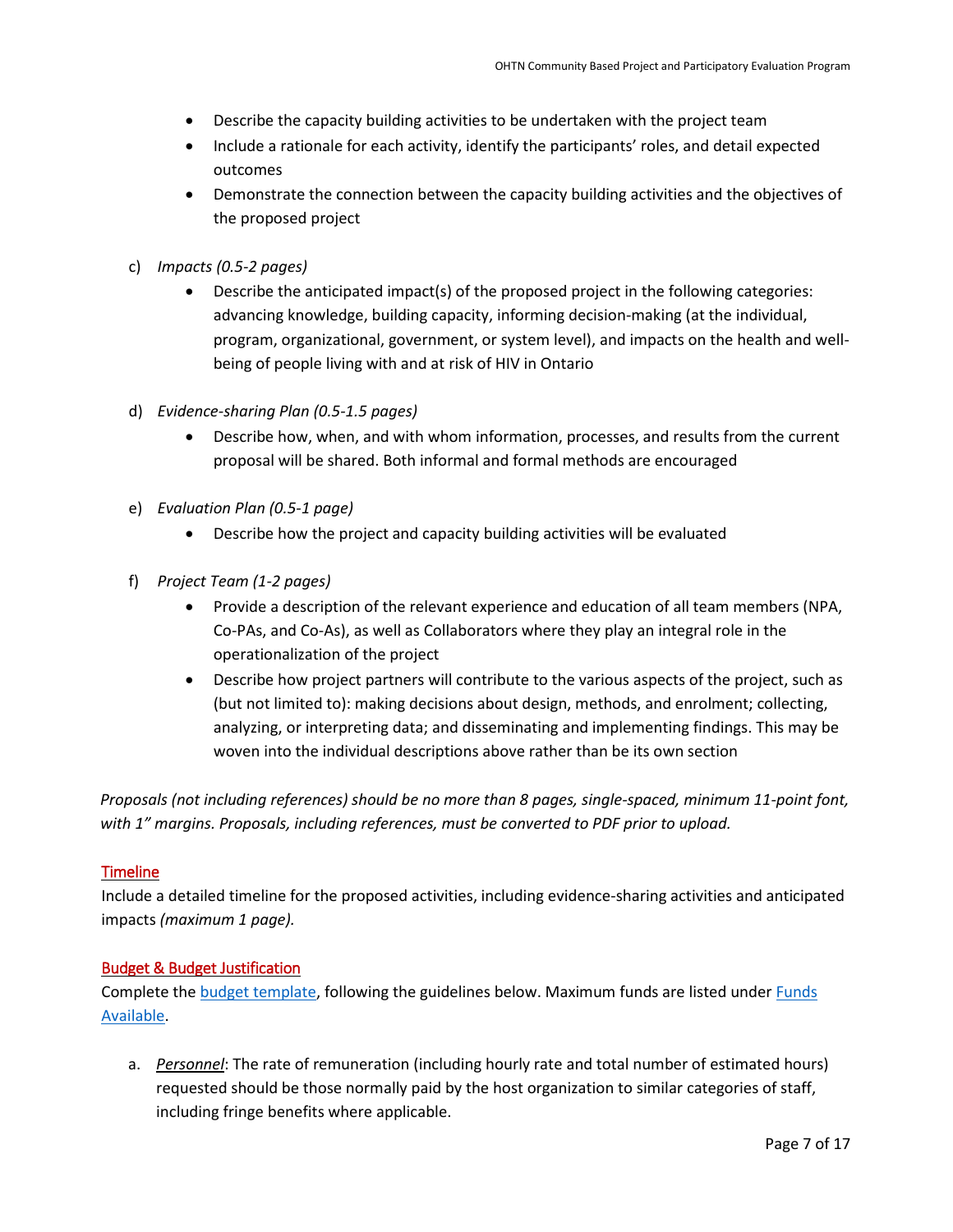- Please note that while OHTN does not usually pay the salary of Co-Principal Applicants or Co-Applicants of projects, exceptions may be made under exceptional circumstances for needs assessment projects where the team member plays an integral role on the project and requires backfilling of their current position in order to participate.
- b. *Project Activities:* Fees associated with capacity building and other project-related activities.
- c. *Travel:* Costs associated with transportation (include estimated costs based on current actual costs for flights, train travel, hotels, etc.) where applicable.
- d. *Equipment:* The need for equipment should be explained and all requested costs estimated based on current actual costs. Preference for one type of computer over another must be adequately justified.
- e. *Supplies:* Please note that funds for supplies are **not** intended for the purchase of furniture, general office equipment, or infrastructure related to service delivery. Other project-specific supply costs should be justified using current actual costs.
- f. *Evidence-Sharing***:** Please itemize all requests for evidence-sharing activities. Please note that the cost associated with ensuring open access to the findings is limited to one publication per project.

Requests for CBPPEP may be made for a maximum of \$50,000. The OHTN may approve a grant for a lesser amount than what has been requested. In this situation, the applicant(s) may be required to submit a revised budget for the approved amount.

#### <span id="page-7-0"></span>Nominated Principal Applicant CV

The NPA should include a completed CV. Please include: Academic credentials, work history, awards, publications, grants, presentations, and a statement highlighting your most significant contributions to the HIV field in Ontario and their relation to the application. Contributions can take the form of:

- Publications and presentations
- Awards, degrees, credentials, etc.
- Innovations in service, care, leadership, etc.
- Knowledge translation, policy development, etc.
- Specialized training, strategic employment positions, etc.

#### <span id="page-7-1"></span>Additional CVs

Only the Nominated Principal Applicant is required to submit a completed CV. Other Principal Applicant and Co-Applicant CVs may be submitted as appropriate. The onus is on the team to convince reviewers of the team's ability to complete the proposed work, with respect to the necessary skills and experience. For Collaborators who will play a significant role in the project (for example, who provide specialized training or knowledge), it may be helpful to provide a CV.

#### <span id="page-7-2"></span>Ethics Approval and Consent Forms

Submit a copy of related REBs approvals (if applicable), a copy of the consent form to be signed by prospective participants, and additional explanatory materials for distribution. Draft versions are encouraged if final approved version are not available. Please collate before uploading.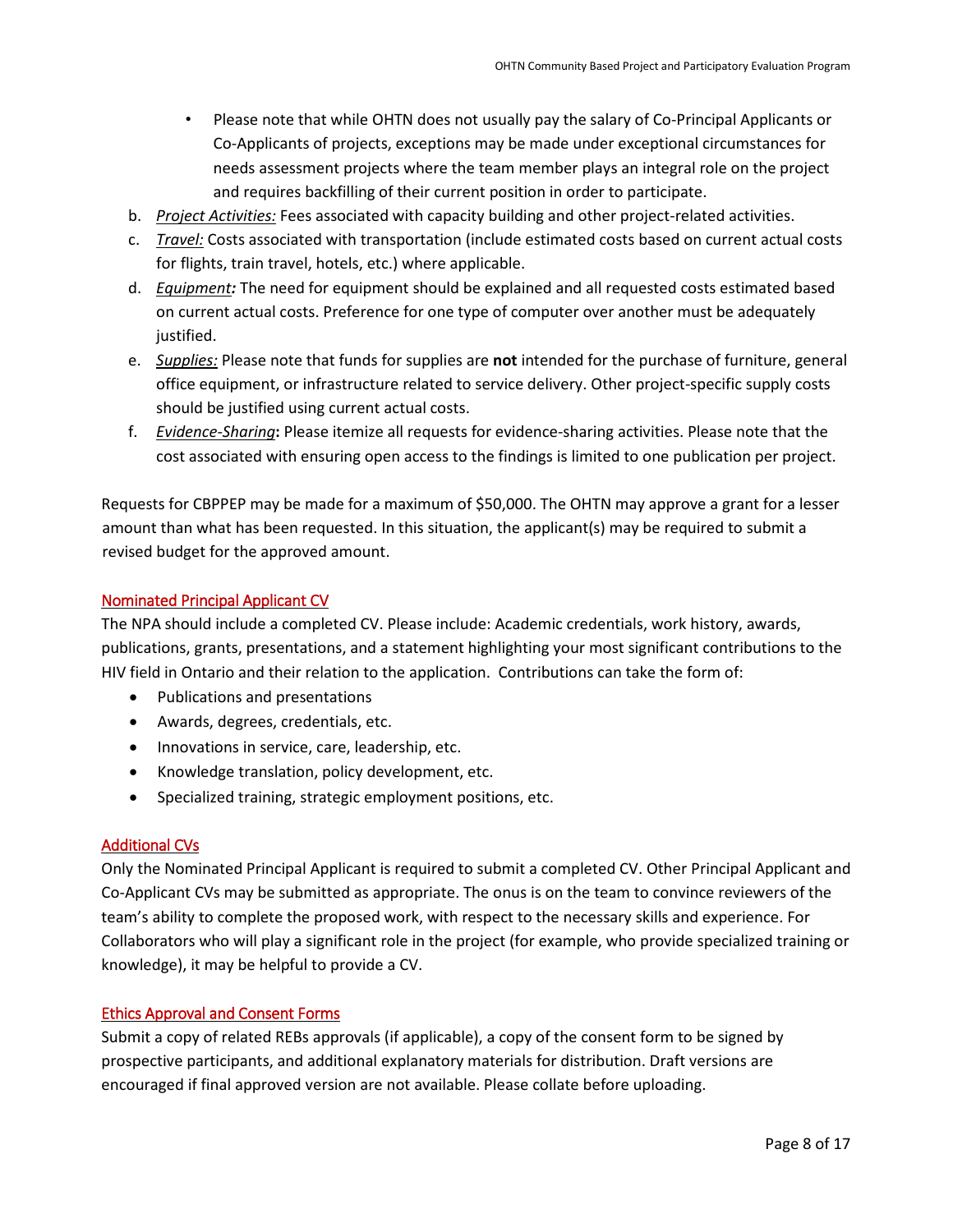Note: For funded projects, copies of all ethics approval letters must be forwarded to the OHTN as soon as received.

#### <span id="page-8-0"></span>Support and Collaborator Letters (max. 3 letters)

If your project involves collaboration with external organizations or individuals, please include letters of collaboration indicating their affirmation of, role in, contribution to, or benefit from your proposed project.

If your project involves the support of external organizations or individuals, please include letters of support for your proposed project. Letters of support from decision-makers and those who will use the results of your project or evaluation are particularly significant.

Letters of support and collaboration should be collated prior to upload.

#### <span id="page-8-1"></span>**Appendices**

- 1. Questionnaires, surveys, or other tools related to the current proposal should be submitted.
- 2. Applicants may submit up to three (3) manuscripts (submitted, accepted for publication or published) that are relevant to the proposal *(manuscripts should be compressed to ensure easy upload)*.
- 3. Applicants may submit up to three (3) products (presentations, testimonials, summaries) that demonstrate the ability to fulfill the project activities described.

All appendices should be collated prior to upload.

## <span id="page-8-2"></span>How to Apply: Participatory Program Evaluation

The application deadline is **July 18, 2022 at 12:00pm (EST).** The required steps are described below.

- 1. Create or log in to your [OHTN grants portal](https://apply-ohtn-on.smapply.io/) account. (Incomplete applications may be saved and returned to at a later date)
- 2. Complete the eligibility questionnaire
- 3. Complete the Grant Information: project title, amount requested (see[: Funds Available\)](#page-2-2), and duration of grant
- 4. Complete OHTN Participatory Program Evaluation Application Form:
	- [Nominated Principal](#page-9-1) Applicant contact information
	- [Co-Principal Applicant\(s\)](#page-9-2) contact information
	- [Co-Applicant\(s\)](#page-9-3) contact information
	- [Collaborator\(s\)](#page-9-4) contact information
	- Complete [Participatory Program Evaluation Activities](#page-9-0)
	- Complete [Relevance of Participatory Program Evaluation](#page-10-1)
	- Complete [Plain Language Summary](#page-10-0)
- 5. Provide [Financial Administrator Information](#page-10-2)
- 6. Upload [Project Description](#page-10-3)
- 7. Upload [Timeline](#page-11-1)
- 8. Upload [Budget & Budget Justification](#page-11-0)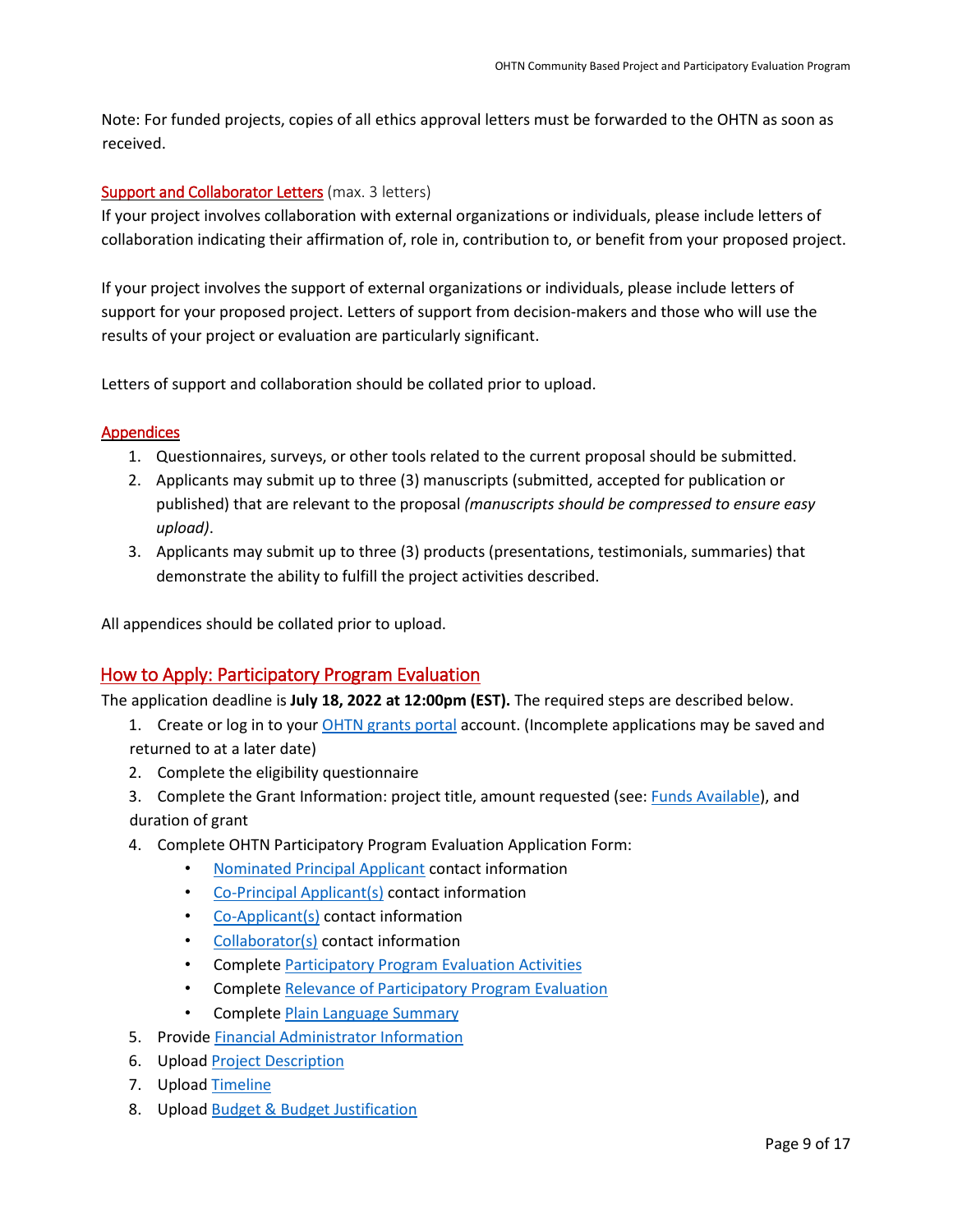- 9. Upload [Nominated Principal Applicant](#page-12-0) CV
- 10. Upload **Additional CVs**
- 11. Upload [Ethics Approval and Consent Forms](#page-12-2)
- 12. Upload [Support and Collaborator Letters](#page-13-0)
- 13. Upload [Appendices](#page-13-1)
- 14. Upload [Disclosure Statement](https://apply-ohtn-on.smapply.io/protected/resource/eyJoZnJlIjogOTkyMzg1MzAsICJ2cSI6IDE3Mzc3Nn0/)
- 15. Review and [submit](#page-13-2) your application by the deadline

**Note**: All uploads should be in PDF format.

#### <span id="page-9-1"></span>Nominated Principal Applicant

The NPA must be employed at a CBAO and will be responsible for the overall conduct of the project, including the budget. For evaluation projects, if this role is assigned to the evaluation coordinator they will be ineligible for compensation through the grant. Where there are multiple Co-PAs, the NPA retains overall responsibility for successful completion of the project and management of funds according to the OHTN.

#### <span id="page-9-2"></span>Co-Principal Applicant(s)

Co-PAs have primary responsibility for achieving the activities outlined in the proposal while adhering to financial and administrative requirements. This includes obtaining ethics approvals and completing progress reports as required by the funder and others.

#### <span id="page-9-3"></span>Co-Applicant(s)

Co-As are involved in the development and execution of a project and typically devote a specified percentage of time or have a specific role in the project. They are not usually as involved in the overall execution of the project as a Co-PA, but may be involved in decision-making.

#### <span id="page-9-4"></span>Collaborator(s)

Collaborators may be beneficiaries of project results or may be contributing specific expertise to a project – such as training or equipment – but are not usually involved in decision-making.

#### <span id="page-9-0"></span>Participatory Program Evaluation Activities

A participatory approach to program evaluation (PPE) should have the following characteristics:

- An evaluation coordinator often from outside the program or organization to structure and facilitate the participatory evaluation process and to contribute as a member of the team
- Equitable partnerships and collaboration with stakeholders in all phases of the evaluation: defining evaluation objectives, developing methodology, collection and interpretation of data, and development of conclusions and recommendations
- Results that reflect both the subjective perceptions of stakeholders and the more objective perspective of an outside evaluator
- Capacity building for all stakeholders, such as enhanced program evaluation skills or awareness of program strategy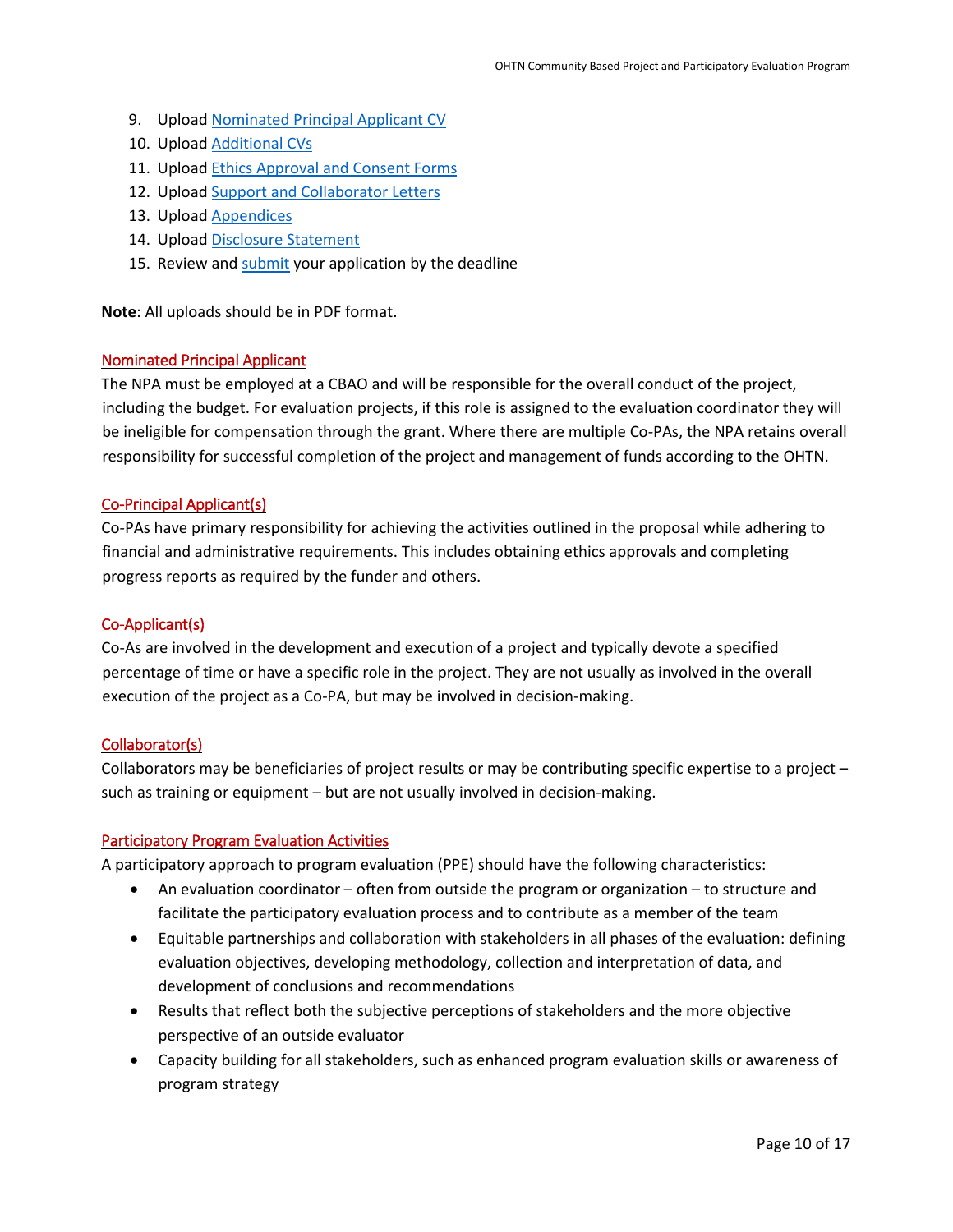Briefly summarize the team's approach to PPE for this project. Outline how the proposed activities will fulfill the intentions of a participatory evaluation approach. *(maximum 500 words, entered directly into application form)*

#### <span id="page-10-1"></span>Relevance of Participatory Program Evaluation

Describe the relevance of the proposed participatory program evaluation to the objectives of the CBPPEP, the CBAO whose program is being evaluated, and more broadly the HIV community in Ontario. What questions will the evaluation answer (in broad terms), and what impact will the process have on the organization and its stakeholders, including its clients? *(maximum 250 words, entered directly into application form)* 

#### <span id="page-10-0"></span>Plain Language Summary

Provide a concise summary of the proposed project's activities and the anticipated impact on the CBAO, HIV community, and HIV epidemic in Ontario more broadly. Describe the evidence-sharing approaches that will be used to facilitate the desired outcomes. Note: This summary will be posted on the OHTN website if the project is awarded funding. *(maximum 300 words, entered directly into application form)*

#### <span id="page-10-2"></span>Financial Administrator Information

Please provide the contact information of the financial administrator at the NPA's institution. The financial administrator is the person responsible for the financial management and reporting at the institution with which the NPA is affiliated. Once the task is submitted, the financial administrator will receive an email asking them to log in to the grants portal and complete a short form.

**Note**: You will not be able to submit your application until the financial administrator has submitted this information. To ensure adequate time for their response, please complete this task no later than 2 weeks prior to the application deadline.

#### <span id="page-10-3"></span>Project Description (max. 8 pages, excluding references)

The project description should reflect the PPE activities described and contain the following information:

- a) *Program Description (0.5-1.5 pages)*
	- Describe the program to be evaluated, including a brief history of its development, funding source(s), purpose and objectives, number of clients per year, any known outcomes, and any previous evaluations
- b) *Evaluation Plan (3-5 pages)*
	- Describe the need for the proposed evaluation
	- Describe the overall goal of the evaluation and specify what type of evaluation is planned (e.g. formative, process, outcome, etc.)
	- Describe the process associated with each phase of the evaluation plan and who will be involved
	- Describe any unique considerations to be given to this particular evaluation
	- Describe anticipated challenges, limitations, and proposed solutions, including how decisions will be made and how conflicts will be resolved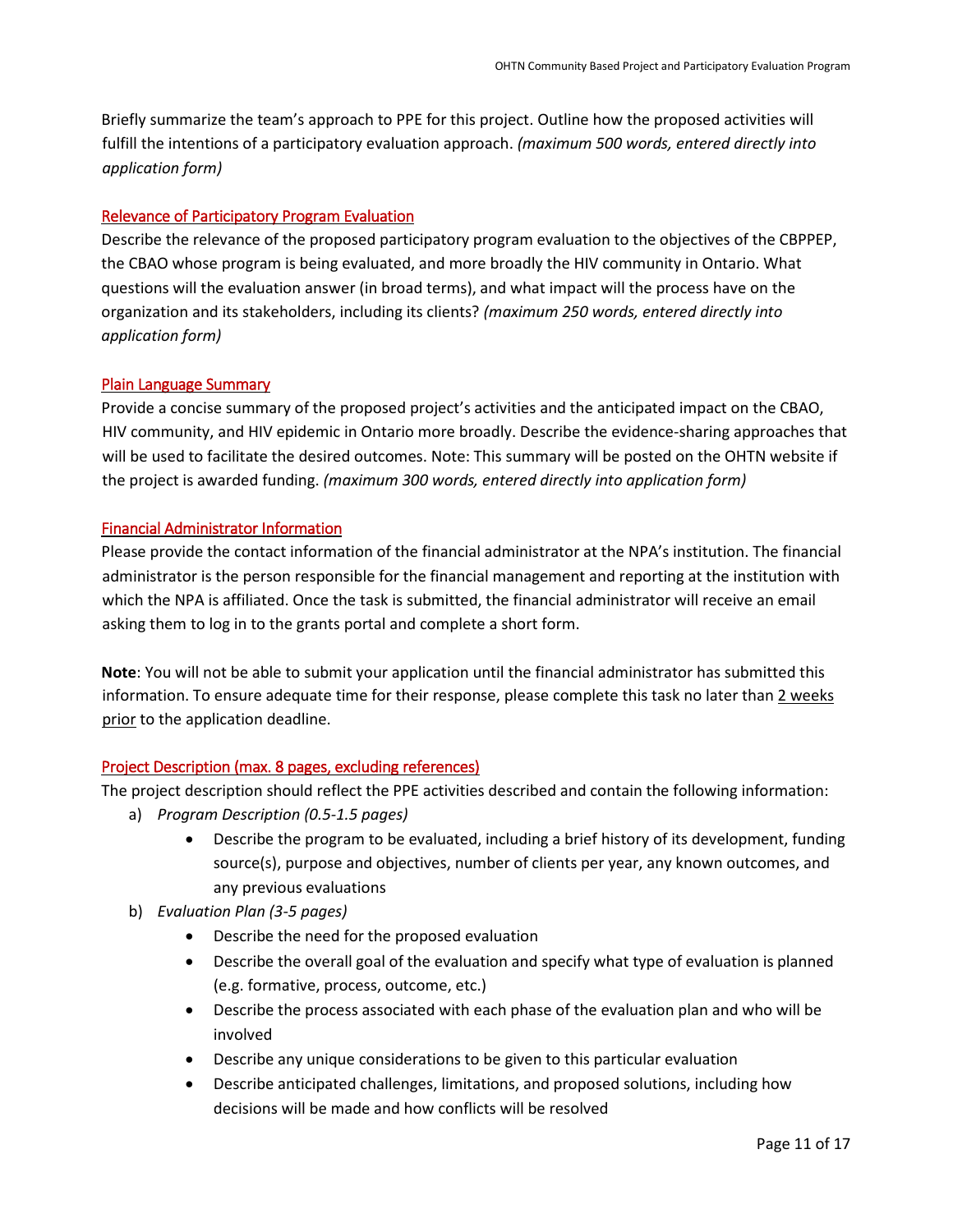- Consider the potential ethical risks and risks to confidentiality (especially for clients) that can arise and address how these risks will be minimized. Include a discussion of the potential challenges for maintaining an appropriate level of objectivity throughout the evaluation process
- c) *Capacity Building Activities (1-2 pages)*
	- Describe the capacity building activities to be undertaken with members of the evaluation team
	- Include a rationale for each activity and identify the participant's role and expected outcomes
	- Demonstrate the connection between the capacity building activities and the objectives of the proposed project (i.e. new skills and knowledge should be utilized during the evaluation process)
- d) *Impacts (0.5-2 pages)*
	- Describe the anticipated impacts of the proposed evaluation, not only for the program being evaluated, but within the following categories: advancing evidence, building capacity, informing decision-making (at the individual, program, organizational, government, or system level), and impacts on the health and well-being of people living with and at risk of HIV in Ontario
- e) *Evidence-Sharing Plan (0.5-2 pages)*
	- Describe how, when, and with whom information, processes, and results from the current proposal will be shared. Both informal and formal methods are encouraged
- f) *PPE Team (1-2 pages)*
	- Provide a description of the project-related roles, relevant experience, and education of all team members (NPA, Co-PAs, and Co-As), including the evaluation coordinator, and Collaborators where they play an integral part in the operationalization of the evaluation

*Proposals (not including references) should be no more than 8 pages, single spaced, minimum 11-point font, with 1" margins. Proposals, including references, must be converted to PDF prior to upload.*

## <span id="page-11-1"></span>**Timeline**

Include a detailed timeline for the proposed activities, including evidence-sharing activities and anticipated impacts *(maximum 1 page).*

#### <span id="page-11-0"></span>Budget & Budget Justification

Complete th[e budget template,](https://apply-ohtn-on.smapply.io/protected/resource/eyJoZnJlIjogOTkyMzg1MzAsICJ2cSI6IDE2MTg4Nn0/) following the guidelines below. Maximum funds are listed unde[r Funds](#page-2-2)  [Available.](#page-2-2)

- a. *Personnel*: The rate of remuneration (including hourly and total estimated number of hours) requested should be those normally paid by the host organization to similar categories of staff, including fringe benefits where applicable.
	- Please note that while OHTN does not usually pay the salary of Co-Principal Applicants or Co-Applicants of projects, exceptions may be made under exceptional circumstances for PPE Projects where the evaluation coordinator (cannot be the NPA) or another team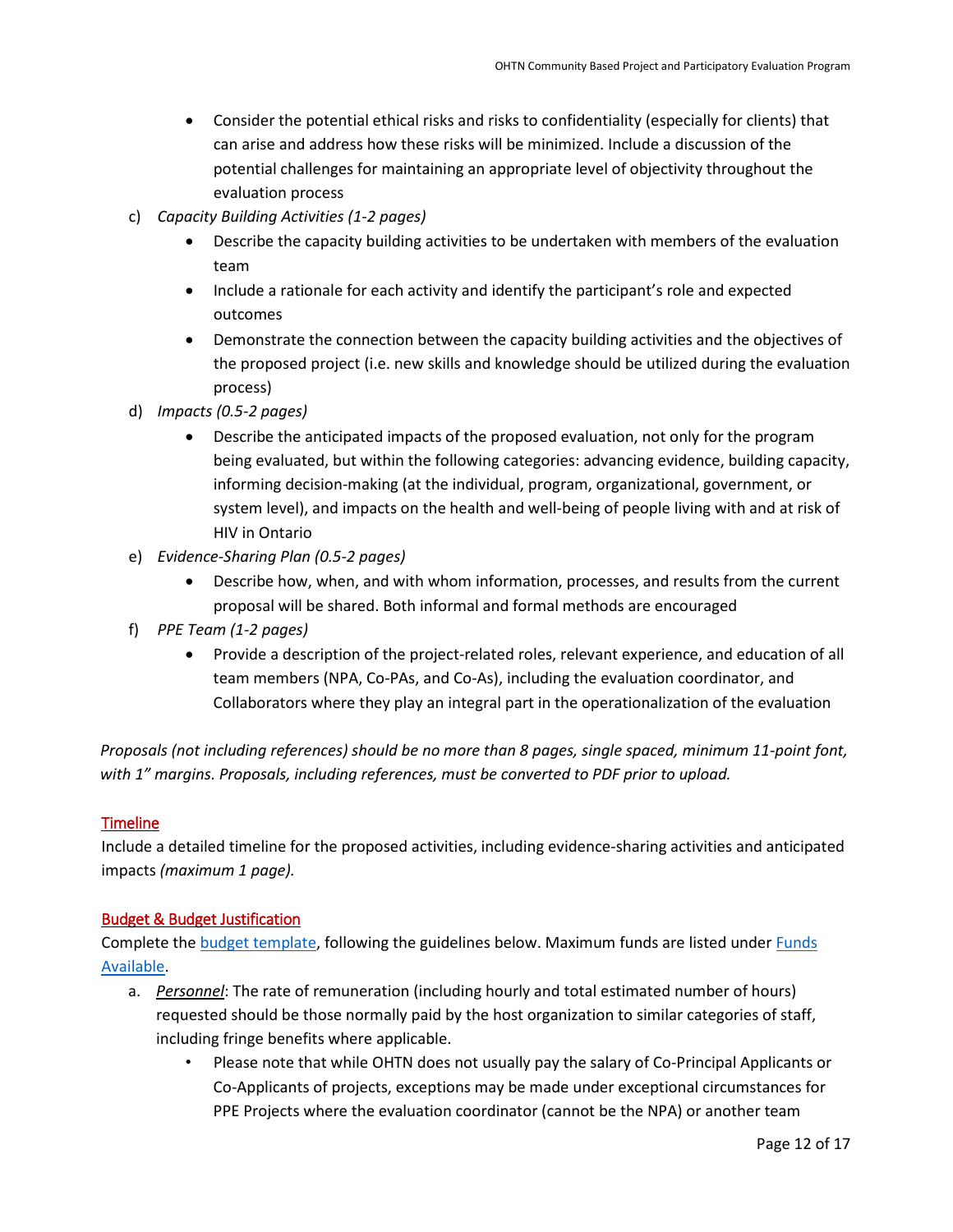member is external to the program or organization conducting the evaluation and requires backfilling of their role to participate.

- Evaluation team members who are employees of the organization where the program is delivered are not eligible for financial support as evaluation is a normal part of an organization's activities.
- b. *Project Activities:* Fees associated with capacity building and other project-related activities.
- c. *Travel:* Costs associated with transportation, where applicable (include estimated costs based on current actual costs for flights, train travel, hotels, etc.).
- d. *Equipment:* The need for equipment should be explained and all requested costs estimated based on current actual costs. Preference for one type of computer over another must be adequately justified.
- e. *Supplies:* Please note that funds for supplies are **not** intended for the purchase of furniture, general office equipment, or infrastructure related to service delivery. Other project-specific supply costs should be justified using current actual costs.
- f. *Evidence-Sharing***:** Please itemize all requests for evidence-sharing activities. Please note that the cost associated with ensuring open access to the findings, is limited to one publication per project.

Requests for CBPPEP may be made for a maximum of \$50,000. The OHTN may approve a grant for a lesser amount than what has been requested. In this situation, the applicant(s) may be required to submit a revised budget for the approved amount.

#### <span id="page-12-0"></span>Nominated Principal Applicant CV

The NPA should include a completed CV. Please include: academic credentials, work history, awards, publications, grants, presentations, and a statement highlighting your most significant contributions to the HIV field in Ontario and their relation to the application. Contributions can take the form of:

- Publications and presentations
- Awards, degrees, credentials, etc.
- Innovations in service, care, leadership, etc.
- Knowledge translation, policy development, etc.
- Specialized training, strategic employment positions, etc.

#### <span id="page-12-1"></span>Additional CVs

Only the Nominated Principal Applicant is required to submit a completed CV. Other Principal Applicant and Co-Applicant CVs may be submitted as appropriate. The onus is on the team to convince reviewers of the team's ability to complete the work proposed, with respect to the necessary skills and experience. For Collaborators who will play a significant role in the project (for example, who provide specialized training or knowledge), it may be helpful to provide a CV.

#### <span id="page-12-2"></span>Ethics Approval and Consent Forms

Submit a copy of related REBs approvals (if applicable), a copy of the consent form to be signed by prospective participants, and additional explanatory materials for distribution. Draft versions are encouraged if final approved versions are not available. Please collate before uploading.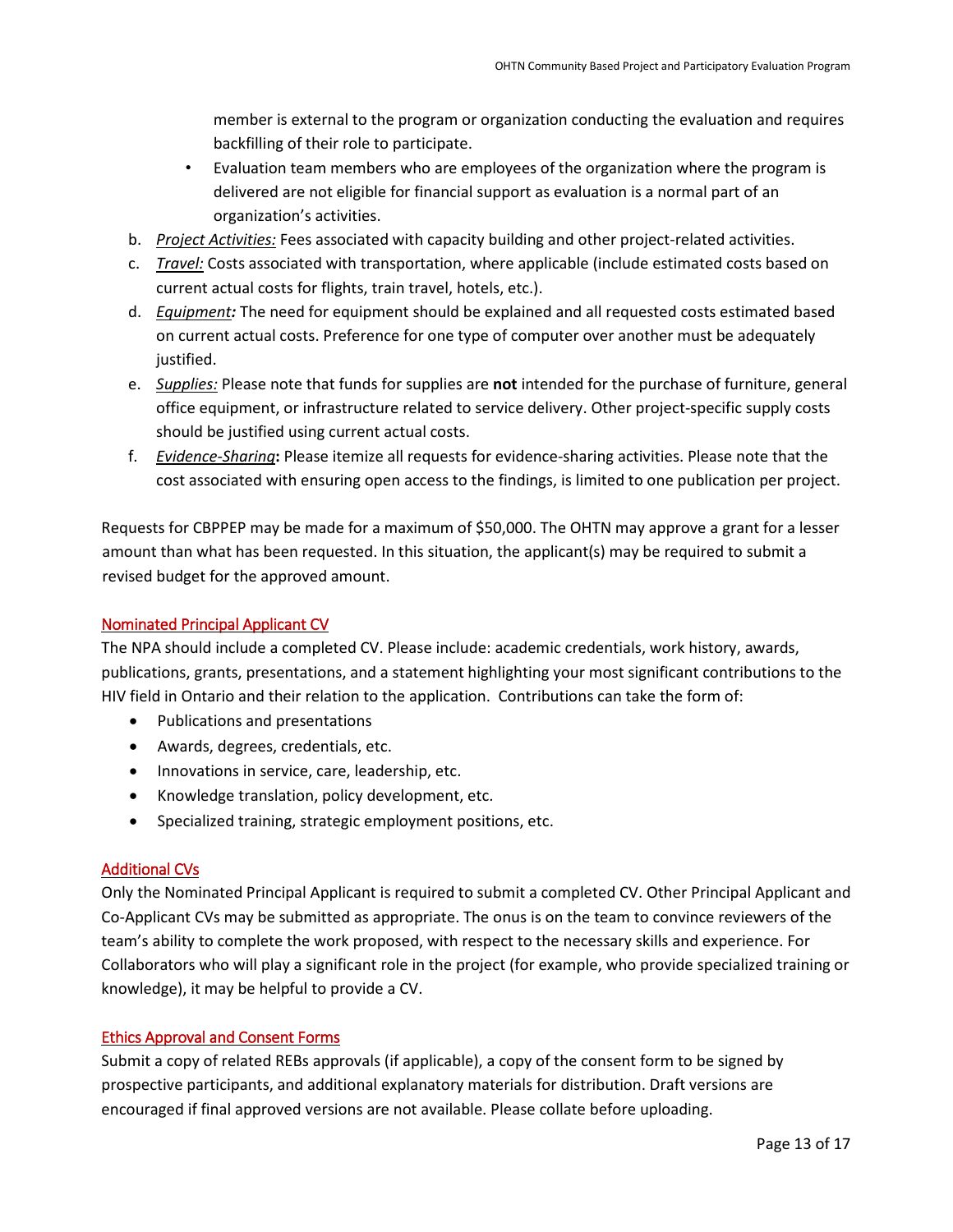Note: For funded projects, copies of all ethics approval letters must be forwarded to the OHTN as soon as received.

#### <span id="page-13-0"></span>Support and Collaborator Letters (max. 3 letters)

If your project involves collaboration with external organizations or individuals, please include letters of collaboration indicating their affirmation of, role in, contribution to, or benefit from your proposed project.

If your project involves the support of external organizations or individuals, please include letters of support for your proposed project. Letters of support from decision-makers and those who will use the results of your HIV project or evaluation are particularly significant.

Letters of support and collaboration should be collated prior to upload.

#### <span id="page-13-1"></span>Appendices

- 4. Questionnaires, surveys, or other tools related to the current proposal should be submitted.
- 5. Applicants may submit up to three (3) manuscripts (submitted, accepted for publication or published) that are relevant to the proposal *(manuscripts should be compressed to ensure easy upload)*.
- 6. Applicants may submit up to three (3) products (presentations, testimonials, summaries) that demonstrate the ability to fulfill the project activities described.

All appendices should be collated prior to upload.

## <span id="page-13-2"></span>Submitting the Proposal

Applications for the OHTN CBPPEP must be submitted electronically by **July 18, 2022 at 12:00pm (EST).**

No changes can be made to an application after the submission deadline. Applicants may update the OHTN about developments that arise after the submission deadline that may affect the reviewers' assessments but cannot in any way alter the proposal submitted.

Documents of the same nature should be collated together before uploading and submitting. For example, please submit all support letters in one electronic document.

Please be advised that all application materials and information provided to the OHTN, including personal information such as sexual orientation or HIV status, is kept strictly confidential and only forwarded to the members of the OHTN Review Committee and external reviewers. It may also be referenced in the review of your application. Please omit any personal information from your application that you do not want shared with members of the Review Committee or external reviewers. Contact [Arju Nishimura](mailto:anishimura@ohtn.on.ca?subject=CBR%20&%20Evaluation%20Application-%20Question%20about%20review%20process) if you have any questions.

<span id="page-13-3"></span>If your application is approved, you will be asked to submit the additional information below: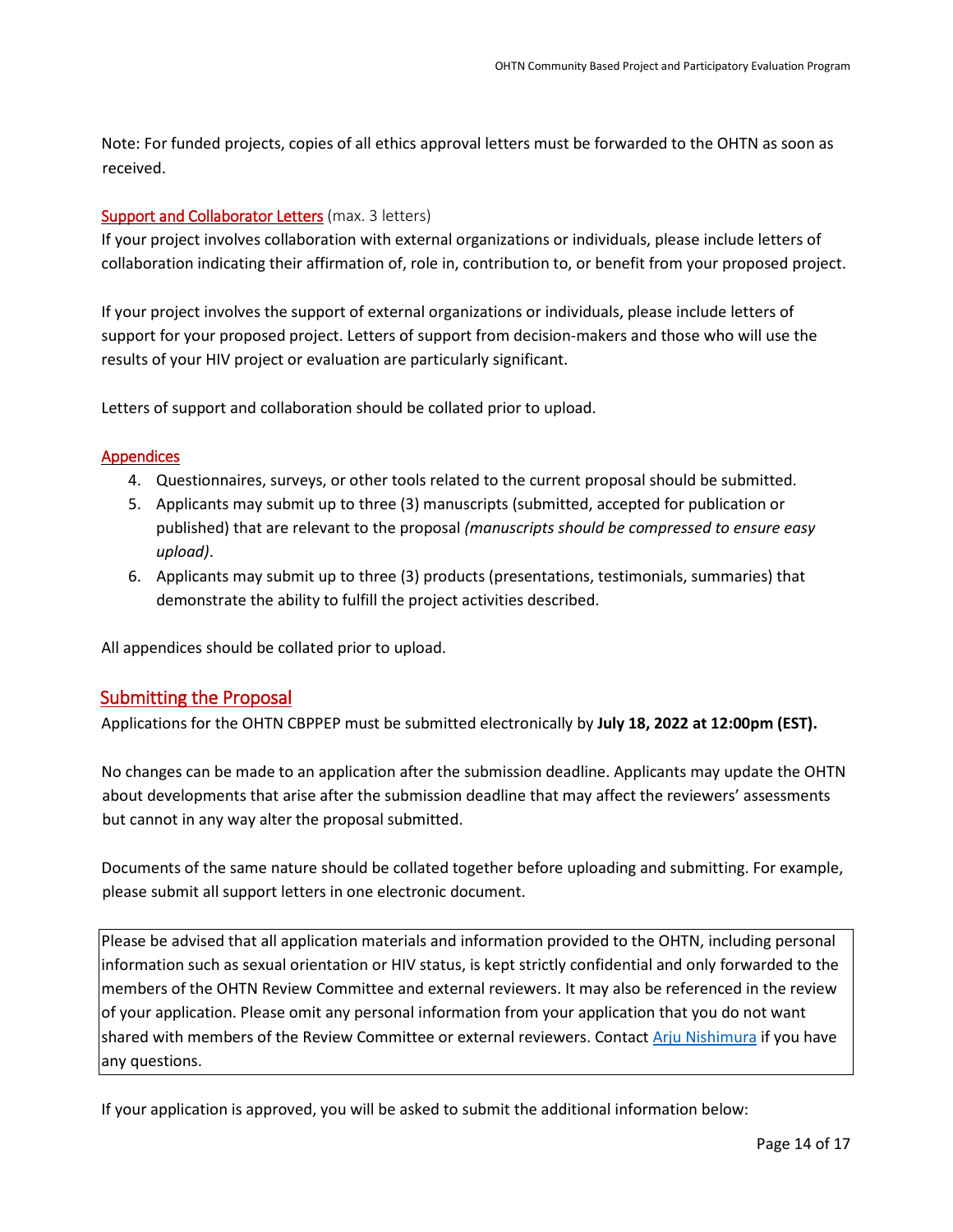#### Signature Page

Download and complete th[e signature page](http://www.ohtn.on.ca/wp-content/uploads/2018/10/Signature_Page-2018.doc) form. The signature page certifies that the signatory supports the application and will assume the role and responsibilities described in the proposal. All members of the research team are expected to sign this document. Please collate prior to submission.

## <span id="page-14-0"></span>Advice to Applicants

In writing their proposal, applicants should bear the following points in mind:

- Keep the language clear, concise, and simple
- Limit the use of appendices to materials that are essential for evaluating the application
- The request should be in a format that is easy to read. Characters must be no less than 11-point font. Use letter-sized sheets (8  $1/2$ " x  $11$ "), number each page, and leave margins of 1" on all sides

Applicants may find it useful to consult the following resources:

#### *CBR and Participatory Evaluation*

- Working Together: The Paloma- [Wellesley Guide to Participatory Program Evaluation](http://www.wellesleyinstitute.com/wp-content/uploads/2010/03/WorkingTogether1.pdf) (Wellesley Institute, Paloma Foundation)
- [Centers for Disease Control and Prevention –](http://www.cdc.gov/eval/) [Program Evaluation](http://www.cdc.gov/eval/)
- [CBR –](http://www.wellesleyinstitute.com/publication/peer-research-in-action/) [Peer Research in Action](http://www.wellesleyinstitute.com/publication/peer-research-in-action/) (Wellesley Institute)
- Canadian Institutes of Health Research's ["A Guide to Researcher and Knowledge-User Collaboration](http://www.cihr-irsc.gc.ca/e/44954.html) [in Health Research"](http://www.cihr-irsc.gc.ca/e/44954.html)

#### *Grant Impact Planning*

- [Impact Strategy Assessment Checklist for Grant Applications:](http://researchimpact.ca/wp-content/uploads/2018/08/Impact-Strategy-Assessment-Checklist.pdf) a checklist to help you assess the completeness of your Impact Strategy for research projects and grant applications
- [Impact in Research Grant Applications:](https://www.york.ac.uk/staff/research/research-impact/impact-in-grants/) a guidance and planning sheet that will help you plan how to complete the impact sections of grant applications
- How to Write [a Winning Impact Summary and Pathway to Impact:](https://www.fasttrackimpact.com/post/2017/06/01/how-to-write-an-impact-summary-and-pathway-to-impact) a blog and podcast with guidance about impact summaries
- [Supporting Research Impact in Grant Applications](http://researchimpact.ca/supporting-research-impact-in-grant-applications/) : a webinar related to research and practice on research impact planning

#### *Knowledge Translation Resources*

- [CIHR's Guide to Knowledge Translation Planning:](http://www.cihr-irsc.gc.ca/e/45321.html) an overview of integrated and end-of-grant KT approaches, including worksheets and sample project proposals
- [Knowledge Translation in Health Care: Moving from Evidence to Practice:](http://www.cihr-irsc.gc.ca/e/40618.html) a compilation of chapters written by experts on a wide range of KT topics.
- [Knowledge Mobilization Planner:](http://www.kmbtoolkit.ca/planning) a user-friendly toolkit from The Ontario Centre of Excellence for Children and Youth Mental Health that connects to a number of other resources.
- [Knowledge Translation Planning Template:](http://www.sickkids.ca/Learning/AbouttheInstitute/Programs/Knowledge-Translation/Resources/Resources.html) a comprehensive, step-by-step tool to address the essential components, developed and refined by The Hospital for Sick Kids and Melanie Barwick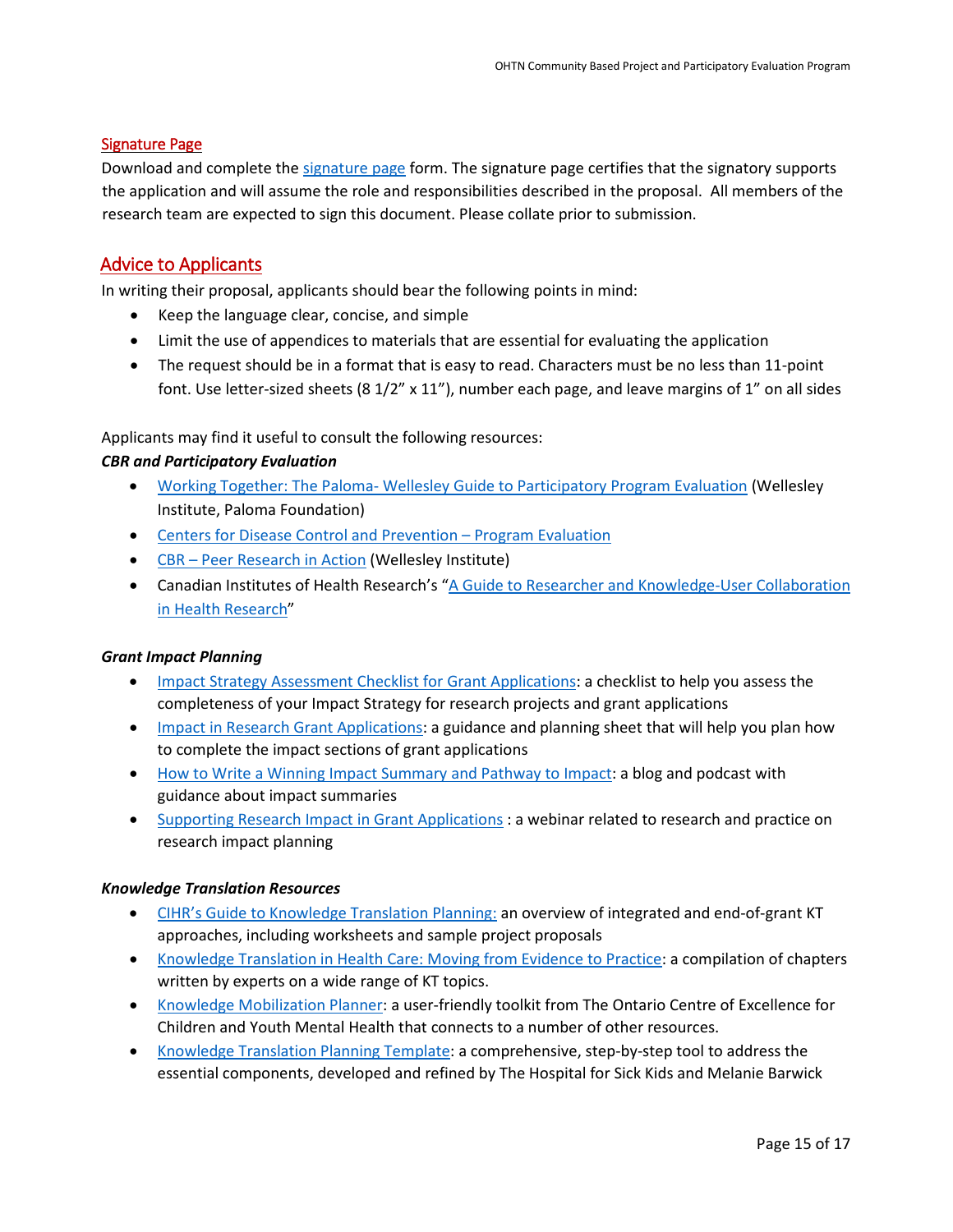#### *General Advice on Grant Writing*

- Guidebook for [New Principal Investigators: Advice on Applying for a Grant, Writing Papers, Setting](http://www.cihr-irsc.gc.ca/e/27491.html#1.5)  [up a Research Team and Managing Your Time](http://www.cihr-irsc.gc.ca/e/27491.html#1.5) by Roderick McInnes, Brenda Andrews and Richard Rachubinski (CIHR)
- [A Guide for Proposal Writing](http://www.nsf.gov/pubs/1998/nsf9891/nsf9891.htm) (National Science Foundation)
- [Research Funding: 10 Tips for Writing a Successful Application](http://www.theguardian.com/higher-education-network/blog/2013/apr/19/tips-successful-research-grant-funding?CMP=twt_gu) (The Guardian)
- [Ten Ways to Write a Better Grant](http://www.the-scientist.com/?articles.view/articleNo/24622/title/Ten-Ways-to-Write-a-Better-Grant/) (The Scientist)
- [Ten Simple Rules for Getting Funded](http://journals.plos.org/ploscompbiol/article?id=10.1371/journal.pcbi.0020012) (PLoS Computational Biology)

Applicants may find it useful to consult the following resources available at the OHTN:

#### *The Ontario HIV Epidemiology and Surveillance Initiative (OHESI)*

OHESI provides access to timely, relevant, and comprehensive information about the epidemiology of HIV in Ontario and disseminates this information more widely to different groups of stakeholders. If you are looking for HIV epidemiologic data specific to Ontario, please visit the [OHESI website.](http://www.ohesi.ca/)

#### *The OHTN Knowledge Synthesis Team*

The OHTN Knowledge Synthesis Team provides access to evidence in response to questions from various stakeholders and to help support evidence-informed programs, services, and policies. For more information about the Knowledge Synthesis Team, please visit the [OHTN website.](http://www.ohtn.on.ca/hiv-research-and-interventions-browse-by-resource-type/) To request a Rapid Response Service, please contac[t rapidresponse@ohtn.on.ca](mailto:rapidresponse@ohtn.on.ca) or complete the [online intake form.](http://www.ohtn.on.ca/rapid-response-service/)

Please consult with [OHTN staff](mailto:funding@ohtn.on.ca?subject=CBR%20Application) for any questions prior to submission.

## <span id="page-15-0"></span>Evaluation Criteria & Review Process

All proposals submitted to the OHTN for funding go through an initial administrative review process to confirm eligibility prior to being assigned to the OHTN Review Committee. Proposals are assessed based on their relevance, potential impact, efficiency, evidence of community involvement, sustainability, and feasibility.

#### <span id="page-15-1"></span>OHTN Engagement Accord

Successful applicants involved in projects supported by the OHTN commit to meet the expectation of the [OHTN Engagement Accord.](http://www.ohtn.on.ca/wp-content/uploads/research-funding/OHTN-Engagement-Accord.pdf) They work in a highly collaborative way to actively engage the communities most affected by HIV, ensure rigorous data and inquiry activities, build partnerships that will drive change, engage in collaborative knowledge-sharing processes, and demonstrate accountability for the use of grant funds.

## <span id="page-15-2"></span>Reporting Requirements

*The OHTN expects the timely submission of satisfactory progress, final, and financial reports. Failure to submit a report of any kind (within three months of the due date) will preclude the grantee from receiving further financial support from the OHTN.*